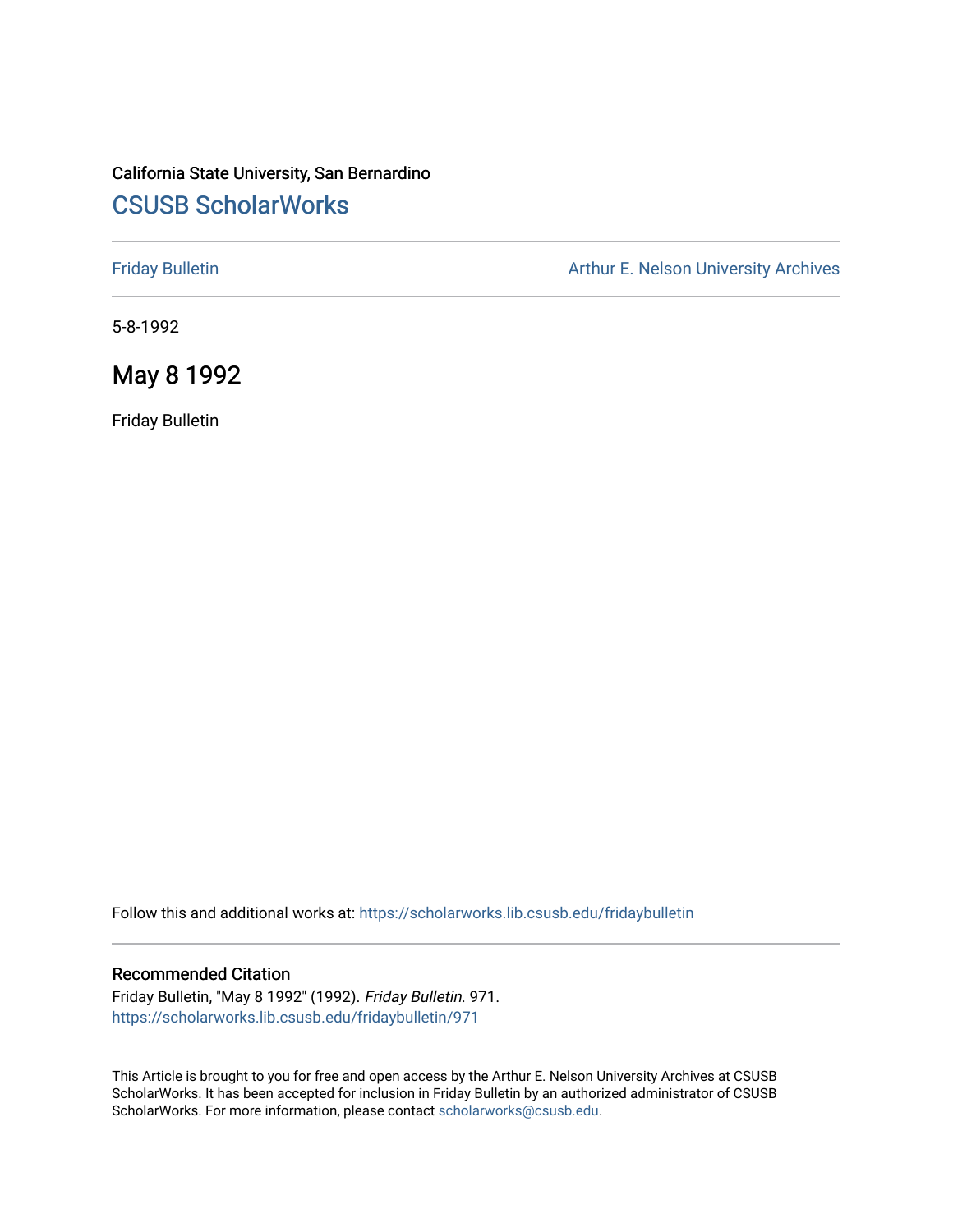

# **CVC CELEBRATES FIVE YEARS OF** EDUCATIONAL



*Several dignitaries and university friends were on hand to mark the fifth anniversary of the off-campus center. Participants included (from left): Richard Oliphant, mayor of Indian Wells and advisory board member at the San Bernardino campus; Ralph Hitchcock, area manager of Southern California Edison's Palm Springs District and CVC advisory board member; Dr. Peter Wilson, interim dean of the CVC; President Anthony Evans; Rolfe G. Arnhym, executive vice president of the Palm Springs Chamber of Commerce and CVC advisory board member; Paul Ames, president of Ames Real Estate, Inc. and CVC advisory board member; JM. "Manny" Sanchez, owner, JMS Engineering and CVC advisory board member; Steven W. Brummel, president of Verde-Mar Limited and CVC advisory board member; and David Tschopp, president ofFirstBank of Palm Desert and CVC advisory board member.* 



*Celebrating a half decade of educational service to the Coachella Valley, Dr. Peter Wilson (right) proudly unveils a new sign during the Coachella Valley Center's fifth anniversary event held April 24 at the university's Palm Desert satellite campus. CVC employees joining Wilson at the event were (from left) Connie Bayers, academic services coordinator, and Tina Howe, office manager. "This celebration is a nice way to recognize the center's existence in the Coachella Valley and another opportunity to promote our programs," says Wilson. Over 650 students currently are enrolled at the CVC, which offers six bachelor's degrees and two master's degree programs, as well as various teaching credentials.* 

**Ill 3 [1113 1 ij illy: Students trace JFK's final hours .......... page 2 Call for Commencement volunteers .....page 2 Emplo; fee bene! its update page 3** 

# **CONSTRUCTION UPDATE**  LIBRARY ADDITION GROUNDBREAKING SET FOR MAY 21

Another milestone in the campus' facilities expansion program will be marked on Tliursday, May 21, with a special groundbreaking ceremony for the John Pfau Library addition, reports William Shum, director of Physical Planning & Development. Festivities begin at 11:30 a.m. Employees are encouraged to join the celebration during their lunch breaks. Light refreshments will be provided by the Library Associates.

The \$22,698,000 project will provide an 85,749 assignable-square-foot facility to house a wide range of library functions, a new Computer Center, upgraded audio-visual facilities, a foreign language lab and 192 self-instructional computer lab stations. The addition also will be the future home of the campus' telecommunications operations.

"This project came in well under budget," notes Shum, who reports that the \$12,933,000 low bid from Cal-Pac Construction Company represents a bid savings of \$2,555,000. According to Shum, funds from the bid savings may be used for a number of upgrades, such as automatic doors and "signage," needed to bring the project in compliance with the American Disability Act. A proposal detailing use of these extra funds is pending approval from the Chancellor's Office.

The library addition and subsequent renovation of the existing facility will provide much-needed space to house numerous bound volumes of books and periodicals and many essential non-book materials. More reader stations, improved electronic library database services and additional self-instructional labs all will translate into improved services to both campus and community users. "I'm looking at this addition as much needed and much welcomed," says university librarian. Dr. William Aguilar. "We have been at capacity for quite a while, and the library addition will allow better access to and storage of our collections and overall improve the user capacity of the library."

Aguilar contends that the new

library facilities will be "arranged for convenience and accessibility" and will incorporate many technological advances in Ubraiy science and services. For example, future users can look forward to gaining access to campus, local, systemwide, regional and even international databases. The library's special collections, including university archives and rare historical materials, will be greatly enhanced with the addition, adds Aguilar, and the educational curriculum area, housing a vast array of computer software, will better meet user needs, especially in the School of Education. Aguilar also notes that the addition will "give audio-visual services the opportunity to recreate their environment and consider the use of futuristic technologies." He notes that better facilities for teleconferences and improved television and recording facilities are some of the highlights in terms of future audio-visual services.

Expanded space for the Computer Center staff is another highlight of the library addition, and the center's director, James Scanlon, shares Aguilar's enthusiasm for the project. "I think the university will be well served with this new facility," says Scanlon, "especially in view of the fact that computing and communications personnel have had the opportunity to share in the facility's design." Scanlon says the new Computer Center will provide areas for his staff to work one-on-one with users in private settings, enhance work space for his staff and provide extra space for the equipment room Scanlon adds that another key feature includes the future ability to purchase "unintemiptable power sources" to assist during serious power spikes by having the ability to keep computing equipment running. The library expansion and renovation project is slated to be finalized in 1994.

In other construction news, the university's \$22 million Health and Physical Education Complex has been approved by the State Legislature for early funding by lease revenue bonds. According to Shum, this project could begin ahead of schedule if the state Public Works Board approves the sale of revenue bonds at its May 15 meeting. If the revenue bonds are approved, the complex could break ground later this year and be completed in about two years. "We could have the building open about six months ahead of (the previous) schedule," explains Shum. This project, which includes a S.OOO-seat gymnasium and some outdoor playing fields, will add 94,715 assignable-square-feet to the existing Physical Education Building, as well as renovate 13,297 assignable-square-feet. The academic structure will house faculty offices, classrooms, laboratories and self-instructional computer stations for the health sciences and physical education courses. Constmciion on the Business and Information Sciences Building continues with about 90 percent of the steel frame in place. Fireproofing of the structural members is currently underway, and workers are preparing to pour slabs for the building's second and third floors. Asphalt paving of the surface road surrounding the building is nearing completion. Expansion of the Student Union Building also is underway, reports Shum Contractors have begun grading the site, and foundation work is slated to begin during the next two to three weeks.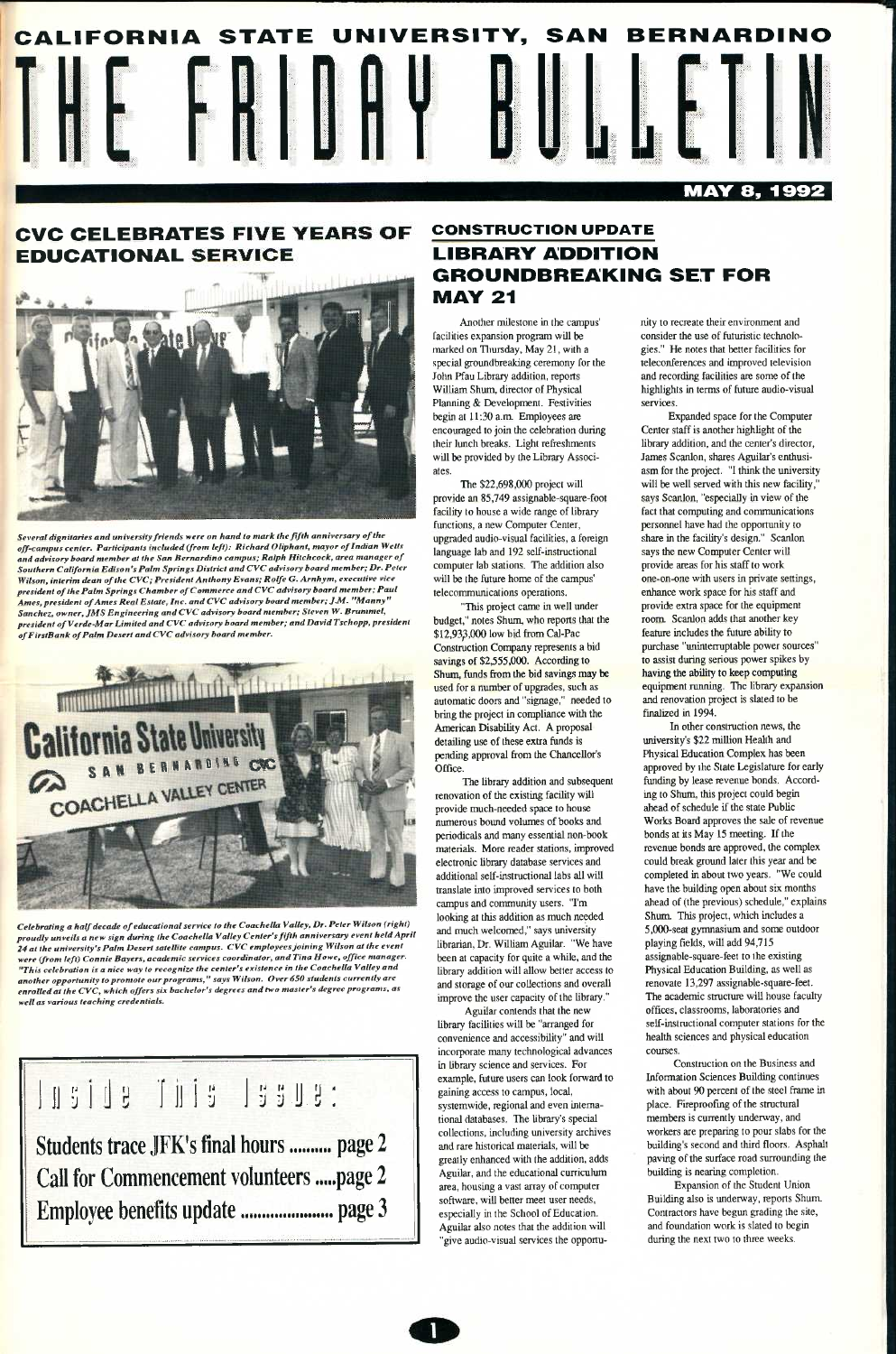# SENATOR VISITS CAMPUS



*Touring the Inland Empire to promote his support of Proposition I5.t, The Higher Education Facilities Bond Act appearing on the June ballot. Senator Gary Hart (D-Santa Barbara) made a brief campus visit where he addressed a crowd gathered for an Earth Day celebration. If approved by voters, the passage of Prop 153 could mean \$20 million in facilities expansion funds for our campus. An informational fact sheet on Prop 153 is enclosed with this issue of The Friday Bulletin.* 

# CALL FOR COMMENCEMENT VOLUNTEERS

Anticipating a record crowd of nearly 15,000 graduates and guests, the Office of Alumni Affairs is seeking volunteers to assist with this year's Commencement ceremony on Saturday, June 13. Each year, staff in the Schools of Education, Business & Public Administration, Humanities, Natural Sciences and Social & Behavioral Sciences assist at receptions for their schools. Approximately 65 additional volunteers are needed to help staff information booths, work registration tables, serve as ushers, assist faculty and guests in the gym and help direct students and guests from parking areas to the ceremony and school receptions.

Monday, June 1 9:30-10 a.m. Sycamore Room, Lower Commons Tuesday, June 2 9:30-10 a.m. Sycamore Room, Lower Commons Wednesday, June 3 2-2:30 p.m Eucalyptus Room, Lower Commons

The final 100 hours in the life of President John F. Kennedy are the focus of a major multimedia computer time-line being assembled by some 1(K) graduate students on campus.

"It's kind of like an electronic textbook." says Frank Slaton (Computer Center), who serves as associate director for academic facilities. Slaton is co-directing



•he JFK project with Dr. Susan Cooper (Secondary and Vocational Education)

Staff volunteers may be awarded compensatory time off (CTO) from their respective departments for helping from approximately 3-8 p.m. Interested individuals should check with their immediate supervisor and then register with Mary Colacurcio (Alumni Affairs) at Ext. 5008. Management and supervisory personnel also are encouraged to volunteer.

"The main feature of the time-line." Slaton adds, "is that we will augment newspaper accounts with multimedia." Students have combed old editions of the "Dallas Morning News" and the "Tampa Tribune" for photos and news accounts of Kennedy's travels through Texas and Florida, where the president spent his last 100 hours. Both newspapers already have given the university rights to use some of the photos for the project.

These photos, says Cooper, are being linked with text and maps, and eventually will be combined with audio to form a complete multimedia tool. Teachers and students, for example, will be able to superimpose a map over a speech to see where President Kennedy was during a particular time along a parade route. Project workers plan to translate the material into Spanish, Japanese, German and French.

Three short commencement training sessions will be held to inform volunteers about their various roles. Sessions are scheduled as follows;

All volunteers are requested to attend one of these sessions. More information is available by calling Ext. 5008.

# "ELECTRONIC **BOOK" TO** TRACE JFK'S LAST 100 HOURS

Positions currently are being sought for low-income students participating in the PAL Center's summer "Project Earn & Learn" program, reports Dr. Mildred Heruy **/ A/ivaiuv^ri who si'fvos** as the



As part of Earth Day events on April 22, a model toxic waste dump was displayed on campus to *promote environmental awareness.* 

# ASI OFFICERS **ELECTED**

Vacancies remain for the following board seats: Another at-large position; representation for the schools of business and public administration, education and humanities; a graduate position; and spots for dual, special and undeclared majors. Sheri is taking applications now from interested students and will make appointments early in her term.

In mid-June, Cooper and Slaton will unveil a prototype of the multimedia package during a presentation at the National Educational Computing Conference. One of the largest conferences in its field, this year's meeting, coincidentally. will be held in Dallas. There, Cooper and Slaton also will be open to any ideas their colleagues have to offer.

"This whole year will be an evolving year," says Cooper, "so, any type of feedback will be very useful to us, because we'll be able to bring that information (back) to our teams and see what they say about making improvements."

Students from Moreno Valley High School will assist in collecting material for the time-line. The high school and Cal State belong to an international partnership of universities and K-12 schools called the Christopher Columbus consortium. The organization, sponsored by Apple Computer, is devoted to training future teachers and to bringing high-tech leaming into the classroom

Cooper and Slaton hope to have the time-line completed by November, 1993, the 30-year anniversary of Kennedy's assassination.

# SUMMER HELP AVAILABLE THROUGH ANNUAL PAL **CENTER** PROGRAM

# EARTH DAY EXHIBIT

center's director and coordinator of the annual program. High school students ages 14-21 are available to work on campus from 8 a.m.-4 p.m., Monday through Thursday. The program runs between June 22 and August 21. There is no cost to participating campus offices; students' wages are funded by the Private Industry Council of San Bernardino.

According to Henry, "This program is designed to expose low-income youth to good work ethics and hopefully, instill a desire for them to pursue a post-secondary education at Cal State." She notes that former participants have served the campus in food service, clerical and grounds maintenance positions. The deadline to apply for summer help is May 22. More information is available from Twillea Carthen (Personnel) at Ext. 5138 or from Henry by calling the PAL Center at 887-7220.

Sheri Major, a senior majoring in accounting, will succeed Michelle Miller as president of the Associated Students beginning June 1. Elections were held for student officers in mid-April.

Among Sheri's goals for the coming year are working to improve service at the Student Health Center and making "sure that the quality of education doesn't diminish," given the tight state budget, she says. She's concerned most about the cutting of class sections. She's also committed to keeping a "strong student voice" on administrative and Faculty Senate boards and committees.

Other officers elected include school representatives Darlene Gabriel (Natural Sciences), Oliver Sutter (Social and Behavioral Sciences) and Ellen Tennis from the Coachella Valley campus. Robert McAtee will serve as an at-large member.

# WALK FOR WELLNESS

Bring your walking shoes and celebrate National Physical Education and Sport Month when the Why Not Walk for Wellness on Wednesday (WNWFWOW) Poker Fitness Walk comes to campus on Wednesday, May 13. Beginning at noon and sponsored by the Physical Education Department, Recreational Sports Office and Student Health Service Advisory Committee, the event is designed to promote the importance of physical activity in improving both the quantity and quality of life, according to Joe Long (Recreational Sports).

Faculty, staff and students of all abilities are encouraged to participate. Walkers may meet in front of the Physical Education Building or at the flag pole located outside the Administration Building between noon and 12:10 p.m. The goal is to collect the best poker hand (a collection of five playing cards) from five check-points located between the two buildings. Further instructions will be provided at the event. Participants may begin the walk at either building site. More information is available from Dr. Jenny Gilbert (Physical Education) at Ext. 5359.

# INTERNATIONAL FASHIONS

*Several students donned colorful clothing from their native countries as participants of an International Fashion Show held April 28 as part of a week-long event designed to promote intercultural awareness on campus. Here, Sri Farianti Said, is shown modeling a costume from Indonesia. International Week was organized by the International Student Services Office directed by Elsa Ochoa-Femandez-*

THE CALIFORNIA STATE UNIVERSITY, SAN BER-NARDINO FRIDAY BULLE-TIN IS PUBLISHED TWICE MONTHLY. THE NEXT ISSUE IS SCHEDULED FOR FRIDAY, MAY 22. ITEMS FOR PUBLICATION SHOULD BE SUBMITTED IN WRITING BY 5 P.M., TUESDAY, MAY 12, TO: BULLETIN EDITOR PUBLIC AFFAIRS OFFICE (AD-104) CALIFORNIA STATE UNIVERSITY, SAN BERNARDINO 5500 UNIVERSITY PARKWAY SAN BERNARDINO, CA 92407 <714) 880-5007 VOL. 27, NO. 9

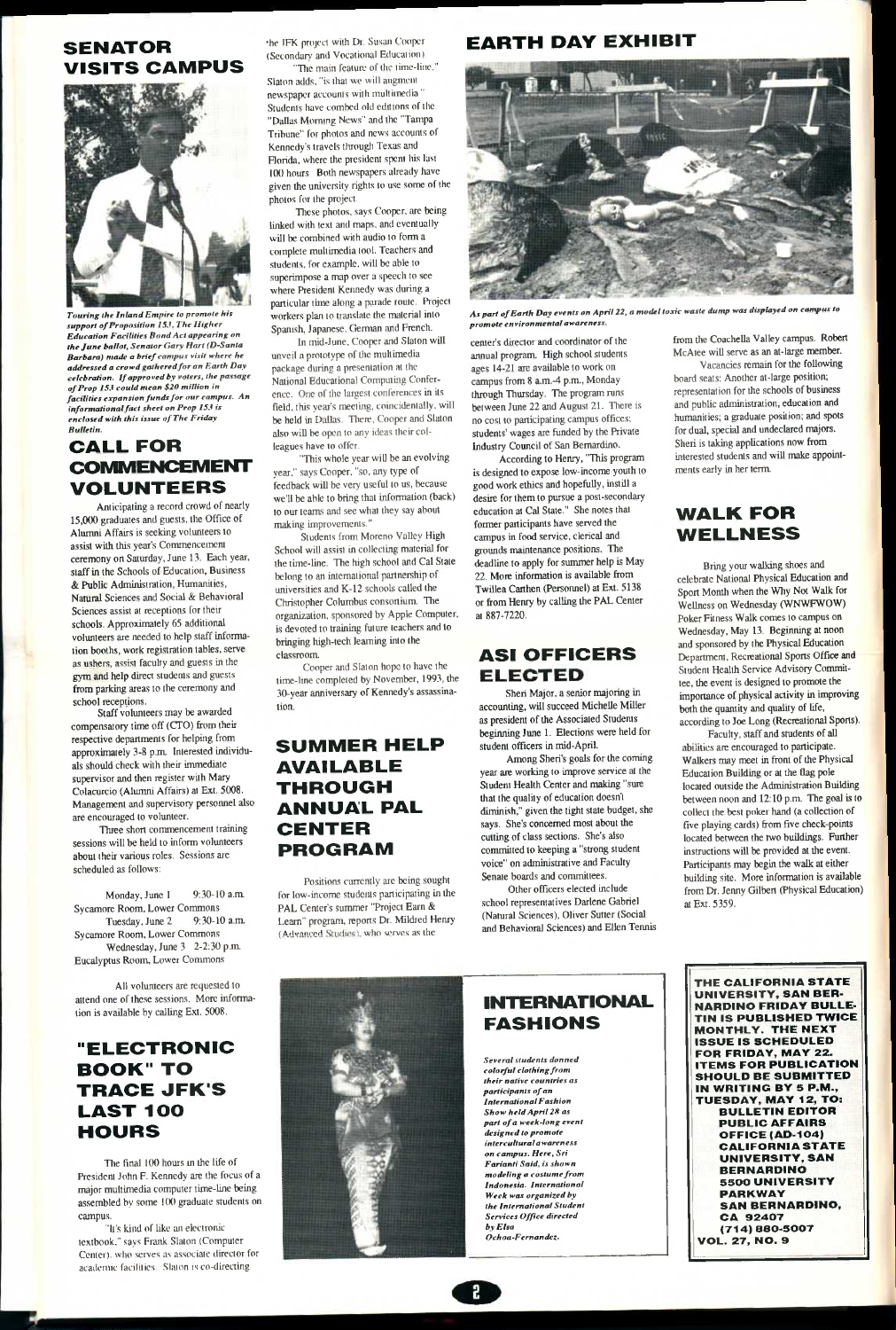# ON A PERSONNEL NOTE



**Employees should be aware of a number of benefit changes in the PERS Healtli Caie**  Plans and other CSU benefit plans. An update of these changes is detailed below.

## EMPLOYEE BENEFITS UPDATE...

**The 1992 annual Open Enrollment for PERS Health and Related CSU plans continues**  through May 31, 1992. CSU will hold Open Enrollment for the Tax Advantage Premium Plan (TAPP), the new CSU Flex Cash Plan and the PERS Health Plans.

Eligible employees may enroll, add family members or change carriers during this time. All plans will have coverage effective August 1, 1992.

#### **1992 Open Eorollmeat**

**Premiums and Employer Contributions**<br>The actual state contribution and the out-of-pocket premium cost for both represented and excluded employees are unknown at this time. State contribution amounts are subject to **approval through the state's budget process. Employees will be notified as soon as tliis issue is clarified. In the meantime, you will need to make health plan open enrollment decisions assuming a worst case scenario of the following "frozen" 1990/91 contribution levels or the best case, if you wish. The actual state contribution could be somewhere between the best and worst case.** 

| <b>BEST CASE</b><br>(Proposed 1992/93 State Contribution) |       | <b>WORST CASE</b><br>(1990/91 "Frozen" Contribution) |  |  |
|-----------------------------------------------------------|-------|------------------------------------------------------|--|--|
| Employee                                                  | \$184 | \$157                                                |  |  |
| $Employee + 1$                                            | \$341 | \$292                                                |  |  |
| Family                                                    | \$435 | \$367                                                |  |  |

ALL ELIGIBLE EMPLOYEES WHO WANT TO REQUEST OPEN ENROLLMENT CHANGES MUST COME TO THE PERSONNEL OFFICE LOCATED IN SS-151 DURING THE MONTH OF MAY AND COMPLETE NEW DOCUMENTS. ALL OPEN ENROLLMENT TRANSACTIONS ARE IRREVOCABLE AF THE EFFECTIVE DATE OF OPEN ENROLLMENT TRANSACTIONS WILL BE AUGUST 1, 1992, AND ALL PREMIUM RATES WILL BECOME EFFECTIVE WITH THE JULY 1992 PAYROLL PERIOD.

#### **FlexCasb**

**FlexCash is an optional benefit plan that allows you to waive CSU medical and/or dental insurance plan(s) in exchange for cash if you have other NON-CSU coverage. If you cancel your medical and/or dental plan(s), you will receive additional cash in your paycheck each month.** 

**FlexCash Eligibility—**<br>Employees eligible to enroll in FlexCash for the 1992/93 plan year are: all unrepresented CSU employees who are eligible for health and dental coverage, including executives, manag-<br>ers, supervisors, confidential employees, interpreter/transliterators and teaching associates.

All CSU employees in collective bargaining units R01, R02, R03, R05, R07 and R09.<br>Note that the plan is still being negotiated with the exclusive representatives for units R04 and R06.

#### **FlexCasb Open Enroliment^**

FlexCash open enrollment always will coincide with the annual PERS Health Benefit<br>Open Enrollment held each May. Employees must complete and submit all FlexCash documents to their Benefits Officer no later than May 31, 1992. The effective date of the FlexCash Plan will be August 1, 1992.

#### **How Mucb is tbe Cash Payment?**

| Waive both medical and dental | $$140$ per month |
|-------------------------------|------------------|
| Waive medical only            | \$128 per month  |
| Waive dental only             | $$12$ per month  |

#### **HMO Name Changes**

**Three current plans have new names for the upcoming contract year.** 

| OLD NAME     | <b>NEW NAME</b>                 |
|--------------|---------------------------------|
| Bay Pacific  | Aetna Health Plan, North        |
| Partners     | Aetna Health Plan, South        |
| <b>HEALS</b> | Oual-Med California Health Plan |
|              |                                 |

#### **HMO Benefit Changes**

**There are very few changes in benefit levels.** 

## **Kaiser Enrollment Freeze^**

In response to excessive premium increases presented by Kaiser, the PERS Board of<br>Administration elected to freeze new enrollments in the Basic Kaiser North/South Health Plans.<br>The enrollment freeze for new Kaiser enrollme **or after August 1,1992. and continue through July 31.1993. This freeze does not alfect employees and retirees who are currently enrolled in Kaiser Health Plans** 

**COBRA Enrollments—** 

COBRA enrollees may change health plans (except for changes to a Kaiser Basic Health<br>Plan) and/or add eligible dependents to their existing enrollments during the Open Enrollment<br>period.<br>The eligibility requirements, time

**employees. A COBRA enrollment document, form HBD-85. is required to change coverage. Booklet Distribution—** 

The carriers will mail the "Evidence of Coverage" and the "Health Plan" booklets directly to your home address again this year. The booklets contain information about medical benefits, including limitations and exclusions, as well as enrollment eligibility information. If you do not receive these booklets in May, please stop by the Personnel Office to obtain one.

# **1992/93 HEALTH PREMIUM RATES AND POSSIBLE\* STATE CONTRIBUTIONS**

| Carrier Name      | Monthly Premiums<br>Effective 8/1/92 | <b>BEST CASE:</b><br>CSU<br>Employee | <b>WORST CASE:</b><br>CSU<br>Employee |
|-------------------|--------------------------------------|--------------------------------------|---------------------------------------|
| Blue Shield - HMO | $(1)$ 157.00                         | 157.00<br>0                          | 157.00<br>0                           |
|                   | 311.00<br>(2)                        | 311.00<br>$\theta$                   | 292.00<br>19.00                       |
|                   | 409.00<br>(3)                        | 409.00<br>$\Omega$                   | 367.00<br>42.00                       |
|                   |                                      |                                      | (CONTINUED ON PAGE 4)                 |

# ATHLETIC ASSOCIATION PREPARES FOR FUND DRIVE

As the Coyotes put the finishing touches on an impressive premiere season of NCAA Division II competition, the CSUSB Athletic Association gears up for its third annual scholarship fund drive. With their sights set on raising \$110,000, teams of student-athletes, coaches, and campus and community volunteers this month will hit the phones and personally approach acquaintances, colleagues and businesses for their suppon of athletics scholarships.

"Our coaches are enthusiastic about this year's fund drive, which will be conducted by volunteer teams formed for each of our sports programs," explains Athletics Director David Suenram "This team approach will help us reach as many new prospective supporters as possible."

Athletics scholarships at CSUSB are funded solely through the generosity of businesses and individuals. With 10 sports programs, Cal State could be awarding up to \$510,000 annually in athletics scholarships. "We want to see the Coyotes attain funding equal to their more established CCAA opponents," says Max Alonso, sales manager with First American Title and chair of the CSUSB Athletic Association. "The CSUSB Athletic Association exists to help build a championship intercollegiate athletics program here in this community. It is our ongoing goal to increase the support for Cal State athletics." With growing community interest in the



university's sports program, Alonso and Suenram are confident the fund drive will be successful. "Our sports did well in their first season. They distinguished themselves as strong contenders in the highly competitive Califomia Collegiate Athletic Conference," remarks Suenram "Despite economic difficulties, we're optimistic we can attract the scholarship aid we need for the coming year."

A week-long phonathon, run by the student-athletes themselves, will precede the May 18 fund drive kick-off. The Department of Athletics will host an awards barbecue on June 23 to wrap up the fund drive and recognize campus and community volunteers who help with the effort.

Contributions to the athletics program should be made payable to the CSUSB Foundation and directed to the Department of Athletics. "Donors may earmark their gifts for a particular sports program, if they wish," adds Suenram

# SCHOLARSHIP FUND DINNER

Professor Emeritus Vivien Bull (Liberal Studies) and recipients of this year's Vivien Bull Scholarship Fund will be honored with a special dinner on Saturday, May 16, in the Upper Commons, reports Dean Beverly Hendricks (Humanities). Scholarships will be presented to Liberal Studies majors planning careers in the teaching profession. The event begins with a reception at 6:30 p.m, followed by dinner and a presentation program Admission is \$30 per person and reservations are requested by Monday, May 11. Checks may be made payable to the CSUSB Foundation. More details are available through the School of Humanities at Ext. 5800.

# A SALUTE TO ACADEMIC DECATHLON VOLUNTEERS

A special note of thanks is extended to the many campus volunteers who helped with the 1992 California Academic Decathlon held in early March on campus. Volunteers included:

| John Abdol               | (Information &     | Kenneth Miller      | (Advanced Studies) |
|--------------------------|--------------------|---------------------|--------------------|
|                          | Decision Sciences) | <b>Joel Nossoff</b> | (Undergraduate     |
| Mary Andis               | (Secondary/        |                     | Studies)           |
|                          | Vocational         | Tom Pierce          | (Economics)        |
|                          | Education)         | Jerrold Pritchard   | (Academic          |
| Janece Anderson          | (student)          |                     | Programs)          |
| <b>Elliot Barkan</b>     | (History)          | Jeane Rae           | (Communication     |
| Sarah Boeh               | (Physical          |                     | Studies)           |
|                          | Education)         | Michelle Rankin     | (student)          |
| Mary Colacurcio          | (Alumni Affairs)   | Rowena Santiago     | (Elementary/       |
| Lanny Fields             | (History)          |                     | Bilingual          |
| Cindy Gutierrez          | (Career            |                     | Education)         |
|                          | Development        | Christine Schalow   | (Accounting $\&$   |
|                          | Center)            |                     | Finance)           |
| Diane Halpern            | (Psychology)       | David Stine         | (Advanced Studies) |
| <b>Beverly Hendricks</b> | (Humanities)       | Phillip Taylor      | (Academic          |
| Fred Jandt               | (Communication)    |                     | Resources)         |
|                          | Studies)           | Greg Thomson        | <b>(Events</b>     |
| Patricia Kelly           | (Elementary/       |                     | Scheduling)        |

|                | <b>Bilingual</b>             | <b>Ted Vick</b> | (Advanced S |
|----------------|------------------------------|-----------------|-------------|
|                | Education)                   | Ching-Hua Wang  | (Biology)   |
| Cynthia Linton | (Learning Center)            | Al Wolf         | (Secondary/ |
| Tammy Lybrand  | (student)                    |                 | Vocational  |
| Dong Man Kim   | (Accounting $\&$<br>Finance) |                 | Education)  |

Ted Vick (Advanced Studies) Ching-Hua Wang (Biology)

Education)

Joel Nossoff and Greg Thomson received Awards of Appreciation from the Board of Directors of the Califomia Academic Decathlon for their work in site coordination, and they were recognized at the academic decathlon banquet held March 8 at the Maruko Hotel.

# GIANT TWISTER COMES TO CAMPUS

Recall the pretzel-like contortions people would assume when playing the human-size board game Twister? Imagine the spectacle of nearly 700 people "twisting" and writliing on the popular Milton & Bradley game's canvases when several student clubs join the campus' Circle K International Chapter to raise \$5,000 for the March of Dimes on Saturday, May 16.

Sponsorships and prizes aie being sought for the Twister competition, which begins at 10 a.m. on the fields near the tennis courts. Sign-ups begin at 8:30 a.m.

Other activities planned for the day include a battle of the bands, food booths and a carnival, notes Jennie Stovail, president of the Kiwanis-backed Circle K Club. More mformation is available from her by calling (714) 874-2376.